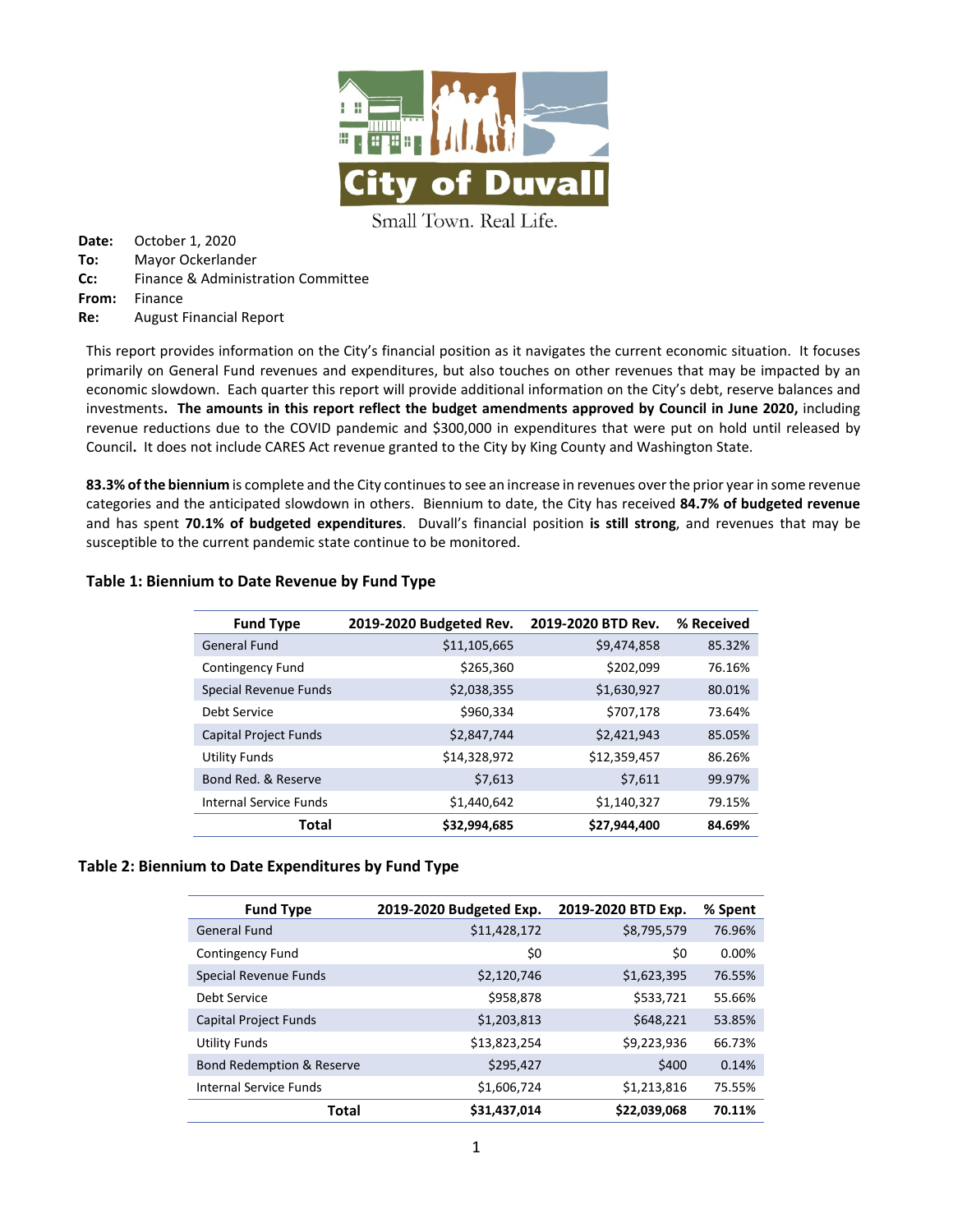## **General Fund Revenues**

The City receives 72% of its General Fund revenues from **taxes**. As of the end of August 2020, 83.4% of budgeted tax revenue had been received.

**Property tax** is the General Fund's largest and most reliable source of revenue. Property taxes are due in two payments with April 30<sup>th</sup> and November 2<sup>nd</sup> deadlines. Due to the COVID-19 outbreak, King County extended the April 30<sup>th</sup> property tax deadline to June  $1^{st}$  for those who pay the County directly, rather than through their mortgage. The November  $2^{nd}$  deadline for the 2nd half of taxes has not been extended. By the end of August 2020, the City had received 75.9% of its property tax levy.

|                                   | Amended                    |                     |                        | %                  | <b>Thru August</b> | <b>Thru August</b> |                       |
|-----------------------------------|----------------------------|---------------------|------------------------|--------------------|--------------------|--------------------|-----------------------|
| Property Taxes - Levy Lid Lift    | <b>Budget</b><br>\$738,080 | Actual<br>\$556,393 | Remaining<br>\$181,687 | Collected<br>75.4% | 2019<br>\$184,520  | 2020<br>\$188,446  | $%$ $\triangle$<br>2% |
|                                   |                            |                     |                        |                    |                    |                    |                       |
| Real & Personal Property Taxes    | \$2,451,561                | \$1,864,851         | \$586,709              | 76.1%              | \$602,525          | \$661,901          | 10%                   |
| <b>Total GF Property Tax</b>      | \$3,189,641                | \$2,421,244         | \$768,396              | 75.9%              | \$787,045          | \$850,347          | 8%                    |
|                                   |                            |                     |                        |                    |                    |                    |                       |
| Local Retail Sales & Use Taxes    | \$2,049,950                | \$1,883,366         | \$166,584              | 91.9%              | \$710,012          | \$748,946          | 5%                    |
| Affordable Housing Sales Tax      | \$0                        | \$1,736             |                        |                    | \$0                | \$1,736            |                       |
| Sales Tax-Crim Justice-LOCAL      | \$399,930                  | \$386,975           | \$12,955               | 96.8%              | \$156,388          | \$146,692          | $-6%$                 |
| <b>Business Tax - Electricity</b> | \$555,000                  | \$454,991           | \$100,009              | 82.0%              | \$187,777          | \$186,220          | $-1%$                 |
| Interfund Utility Tax - Water     | \$403,000                  | \$300,287           | \$102,713              | 74.5%              | \$124,836          | \$104,586          | $-16%$                |
| <b>Business Tax - Natural Gas</b> | \$231,000                  | \$215,879           | \$15,121               | 93.5%              | \$88,605           | \$100,960          | 14%                   |
| Interfund Utility Tax - Sewer     | \$494,000                  | \$403,135           | \$90,865               | 81.6%              | \$166,958          | \$151,567          | $-9%$                 |
| <b>Business Tax - Garbage</b>     | \$205,000                  | \$214,337           | -\$9,337               | 104.6%             | \$75,688           | \$99,857           | 32%                   |
| <b>Business Tax - TV Cable</b>    | \$120,000                  | \$94,268            | \$25,732               | 78.6%              | \$38,635           | \$34,358           | $-11%$                |
| <b>Business Tax - Telephone</b>   | \$210,000                  | \$166,854           | \$43,146               | 79.5%              | \$72,368           | \$62,287           | $-14%$                |
| Interfund Utility Tax - Storm     | \$153,500                  | \$124,765           | \$28,735               | 81.3%              | \$51,634           | \$47,047           | $-9%$                 |
| <b>Gambling Tax</b>               | \$18,400                   | \$25,990            | -\$7,590               | 141.2%             | \$2,329            | \$13,972           | 500%                  |
| Leasehold Excise Tax              | \$1,400                    | \$1,024             | \$376                  | 73.2%              | \$535              | \$330              | $-38%$                |
| Total GF Tax w/o Property Tax     | \$4,841,180                | \$4,273,605         | \$569,311              | 88.3%              | \$1,675,766        | \$1,698,556        | 1%                    |
|                                   |                            |                     |                        |                    |                    |                    |                       |
| <b>Total GF Tax Revenue</b>       | \$8,030,821                | \$6,694,849         | \$1,337,707            | 83.4%              | \$2,462,810        | \$2,548,904        | 3%                    |

#### **General Fund Tax Revenue**

The General Fund's second largest source of revenue is **utility tax.** Revenue from utility tax is generally stable, but taxes on natural gas, electricity and water are affected by weather. Biennium to date, the City has collected 83.3%, or \$1,974,515, of budgeted utility tax**.** Year to date **interfund utility tax** is lower in 2020 than in 2019 due to the timing of payments.

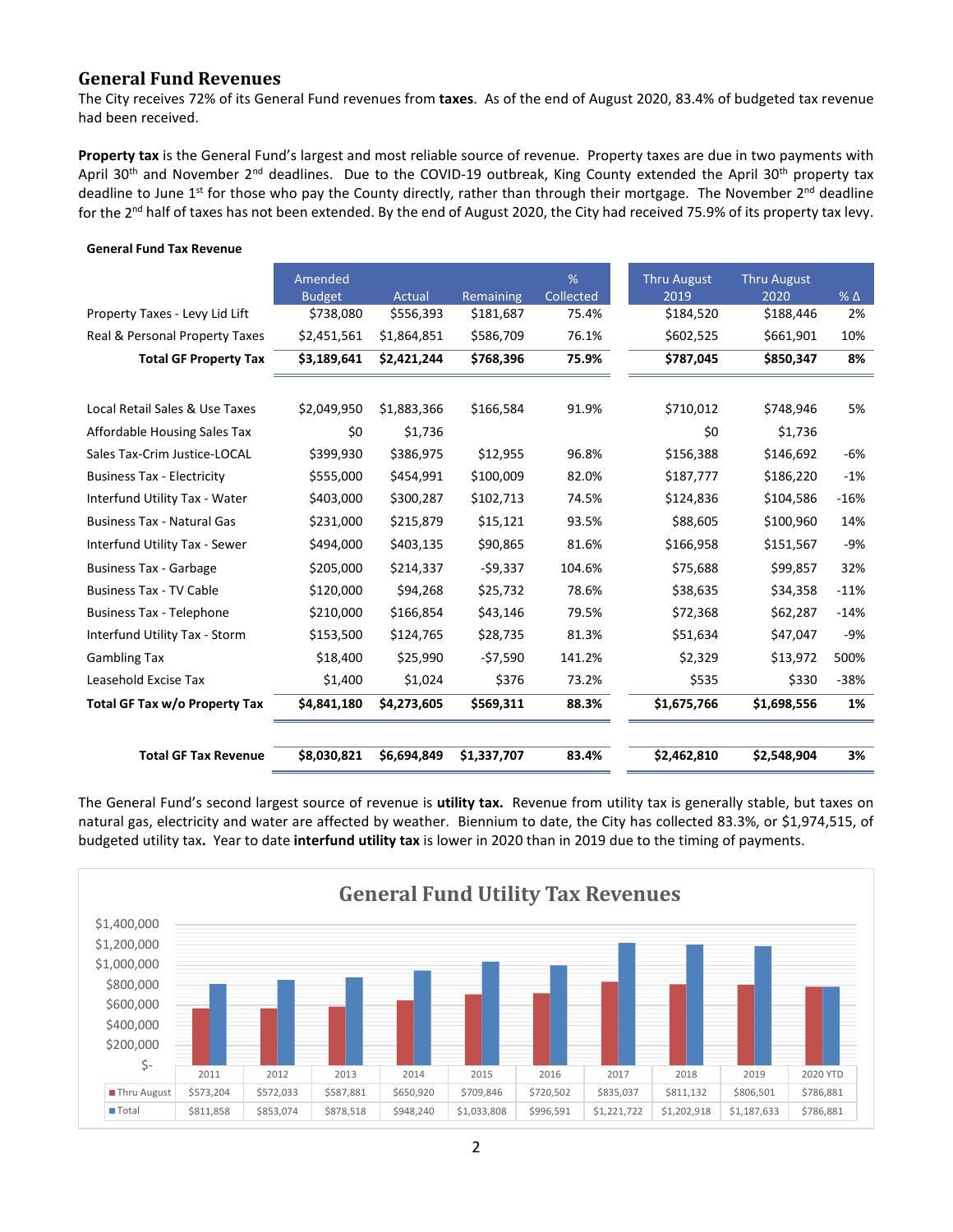**Sales tax** is the General Fund's third largest source of revenue. The City receives sales tax revenue two months after it is collected by businesses, so August receipts were from sales incurred in June. Sales tax received in August 2020 was 13.7%, or \$13,600, higher than same month in 2019. Year to date, the City has collected 5.5% more in sales tax than in the same time period in 2019. The City is till **on target to meet its biennial sales tax revenue forecast.**



The City's largest source of sales tax revenue comes from **retail trade,** which increased by 30.5%, or \$10,883, in August, compared to the same month in 2019, and is up 25.9% year to date. **Construction**, the City's second largest source of sales tax, decreased by 30.1% over the same month in the prior year, which is approximately the same decrease as July, and is down 15.2% year to date. **Accommodation and food services**, which includes restaurants and bars, is the third largest source of sales tax revenue in the City, showed an increase of 9.2% over the same period in the prior year, an improvement over the 9.2% decrease in July, and is down 8.7% year to date. The amounts in the table below do not have the administrative fee charged by the Department of Revenue removed, whereas the amounts in the chart above are net of the fee.

|                                               |    | <b>Thru August</b> | <b>Thru August</b>                                                                                  |         |                             |                      |
|-----------------------------------------------|----|--------------------|-----------------------------------------------------------------------------------------------------|---------|-----------------------------|----------------------|
| <b>NAICS_Code_Name</b>                        |    | 2019               | 2020                                                                                                |         | Δ                           | Δ%                   |
| <b>Retail Trade</b>                           | \$ | 246,206            | \$<br>310,090                                                                                       |         | \$63,884                    | 25.9%                |
| Construction                                  | \$ | 185,037            | \$<br>156,984                                                                                       |         | \$(28,053)                  | $-15.2%$             |
| <b>Accommodation &amp; Food Services</b>      | \$ | 78,549             | \$<br>71,707                                                                                        |         | \$ (6,842)                  | $-8.7%$              |
| Admin & Support of Waste Mgmt & Remedial Svcs | \$ | 44,906             | \$<br>60,244                                                                                        |         | \$15,338                    | 34.2%                |
| Information/Communication                     | \$ | 29,253             | \$<br>33,893                                                                                        | \$      | 4,640                       | 15.9%                |
| <b>Wholesale Trade</b>                        | \$ | 31,488             | \$<br>32,891                                                                                        | \$      | 1,403                       | 4.5%                 |
| Other Services (except Public Administration) | \$ | 21,115             | \$<br>18,090                                                                                        | \$      | (3,025)                     | $-14.3%$             |
| Professional, Scientific, & Technical Svcs    | \$ | 14,264             | \$<br>16,530                                                                                        | \$      | 2,266                       | 15.9%                |
| Manufacturing                                 | \$ | 18,054             | \$<br>13,877                                                                                        | \$      | (4, 177)                    | $-23.1%$             |
| Miscellaneous                                 | \$ | 13,498             | \$<br>9,871                                                                                         | \$      | (3,627)                     | $-26.9%$             |
| Finance                                       | \$ | 9,766              | \$<br>9,588                                                                                         | $\zeta$ | (178)                       | $-1.8%$              |
| Real Estate & Rental & Leasing                | \$ | 9,098              | \$<br>9,490                                                                                         | \$      | 392                         | 4.3%                 |
| Arts, Entertainment, & Recreation             | \$ | 8,538              | \$<br>3,786                                                                                         | \$      | (4, 752)                    | $-55.7%$             |
| <b>Educational Services</b>                   | \$ | 2,012              | \$<br>3,354                                                                                         | \$      | 1,342                       | 66.7%                |
| <b>Utilities</b>                              | \$ | 2,516              | \$<br>1,805                                                                                         | \$      | (711)                       | $-28.3%$             |
| Agriculture, Forestry, Fishing & Hunting      | \$ | 623                | \$<br>1,576                                                                                         | \$      | 953                         | 153.0%               |
| Transportation & Warehousing                  | \$ | 135                | \$<br>871                                                                                           | \$      | 736                         | 545.2%               |
| <b>Health Care &amp; Social Assistance</b>    | \$ | 999                | \$<br>584                                                                                           | \$      | (415)                       | $-41.5%$             |
| Management of Companies & Enterprises         | \$ | 8                  | \$<br>36                                                                                            | \$      | 28                          | 350.0%               |
| Mining                                        | \$ | 19                 | \$<br>29                                                                                            | \$      | 10                          | 52.6%                |
| <b>Public Administration</b>                  | \$ | 105                | \$<br>12                                                                                            | \$      | (93)                        | $-88.6%$             |
| <b>Total</b>                                  | Ś  | 716,189            | \$<br>755,308                                                                                       |         | \$39,119                    | 5.5%                 |
| $\mathbf{r}$ and $\mathbf{r}$                 |    | $\Gamma$ $\Omega$  | $\Gamma$ <sup><math>\Omega</math><math>\Omega</math></sup> $\Omega$ <sup><math>\Lambda</math></sup> |         | $\sim$ $\sim$ $\sim$ $\sim$ | $\sim$ $\sim$ $\sim$ |

2020 Jan - August vs. 2019 Jan - August 2020 Sales Tax by NAICS Category

Total without Construction \$ 531,152 \$ 598,324 \$ 67,172 12.6%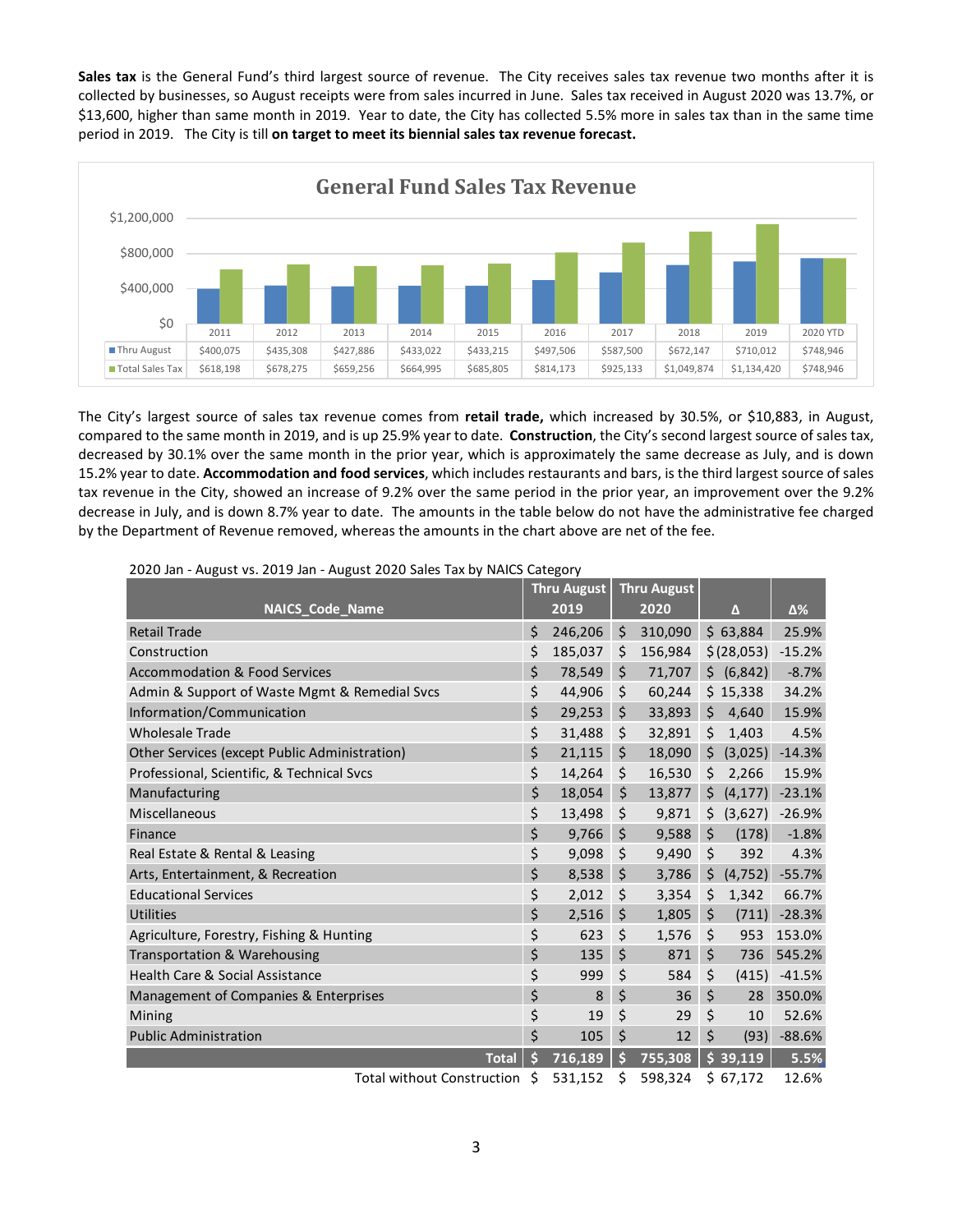8% of budgeted General Fund revenue comes from **licenses and permits**. By the end of August 2020, the City had received 81.6% of budgeted revenue, which was increased during the budget amendment process to reflect **building permits** that have already been received and will be processed through the end of 2020. **Garbage franchise fees** are still lower than prior year to date due to the timing of payments.

### **General Fund Licensing and Permit Revenue**

|                                        |               |           |           |           | <b>Thru</b> | <b>Thru</b> |            |
|----------------------------------------|---------------|-----------|-----------|-----------|-------------|-------------|------------|
|                                        | Amended       |           |           | %         | August      | August      |            |
|                                        | <b>Budget</b> | Actual    | Remaining | Collected | 2019        | 2020        | $% \Delta$ |
| <b>Fireworks Permits</b>               | \$400         | \$300     | \$200     | 75.0%     | \$200       | \$100       |            |
| Fire Permits-Operational/Other         | \$5,250       | \$0       | \$5,250   | 0.0%      | \$0         | \$0         |            |
| <b>Special Events Permits</b>          | \$2,000       | \$1,275   | \$675     | 63.8%     | \$750       | \$25        | $-97%$     |
| Franchise Fees - Cable TV              | \$76,000      | \$70,862  | \$33,108  | 93.2%     | \$32,789    | \$27,445    | $-16%$     |
| Franchise Fees - Garbage               | \$268,000     | \$214,911 | \$99,510  | 80.2%     | \$97,352    | \$69,577    | $-29%$     |
| <b>Business Licenses &amp; Permits</b> | \$84,000      | \$63,136  | \$38,849  | 75.2%     | \$26,011    | \$25,213    | $-3%$      |
| <b>Building Permit Fees</b>            | \$649,480     | \$530,766 | \$179,683 | 81.7%     | \$146,042   | \$291,599   | 100%       |
| Permit Fee IT Surcharge                | \$74,000      | \$65,939  | \$38,672  | 89.1%     | \$16,352    | \$37,433    | 129%       |
| <b>Concealed Weapons Permit Fees</b>   | \$3,500       | \$1,989   | \$1,493   | 56.8%     | \$1,361     | \$243       | $-82%$     |
| <b>Total GF Licenses &amp; Permits</b> | \$1,162,630   | \$949,178 | \$397,440 | 81.6%     | \$320,857   | \$451,635   | 41%        |

Revenue from **charges for services** is 6.8% of the General Fund budget. By the end of August, the City had received 115.5% of its budgeted charges for services revenue. The revenue budget for **engineering fees** and **zoning and development fees** was increased during the budget amendment process to reflect revenues already received and will have to be increased during the end of the biennium budget adjustments. In May of 2020, the City changed the way it collected **plan check fees**, requiring partial payment with permit submittal, which is reflected in the increase over prior year. **Planning deposits** were formerly reported in the City's custodial fund. Changes to reporting requirements moved the revenue stream to the General Fund, which will be offset by an expenditure when the deposit is returned. The revenue received for **animal control and sheltering services** is offset by an expenditure.

### **General Fund Charges for Services Revenue**

|                                      |               |             |             |                  | <b>Thru</b> | <b>Thru</b> |              |
|--------------------------------------|---------------|-------------|-------------|------------------|-------------|-------------|--------------|
|                                      | Amended       |             |             | %                | August      | August      |              |
|                                      | <b>Budget</b> | Actual      | Remaining   | <b>Collected</b> | 2019        | 2020        | $%$ $\Delta$ |
| Admin Fee-School/Rd/Park Imp         | \$7,350       | \$6,175     | \$1,175     | 84%              | \$1,365     | \$3,835     | 181%         |
| Admin Fee - Cell Tower Leases        | \$15,650      | \$8,887     | \$6,763     | 57%              | \$6,805     | \$1,042     | $-85%$       |
| Sale of Maps & Publications          | \$200         | \$121       | \$79        | 60%              | \$31        | \$15        | $-52%$       |
| Engineering Fees & Charges           | \$180,000     | \$214,698   | $-534,698$  | 119%             | \$60,533    | \$86,548    | 43%          |
| Admin Fee - Alcohol Use App          | \$0           | \$100       | $-$100$     |                  | \$50        | \$25        | -50%         |
| Law Enforcement Services             | \$340         | \$1,323     | $-5983$     | 389%             | \$0         | \$983       |              |
| RSD School Officer                   | \$80,000      | \$82,588    | $-52,588$   | 103%             | \$42,336    | \$40,000    | -6%          |
| <b>Bldg. Inspection Fees</b>         | \$3,000       | \$3,687     | -\$687      | 123%             | \$916       | \$1,271     | 39%          |
| Animal Control & Shelter Servi       | \$1,683       | \$53,896    | $-552,213$  | 3202%            | \$0         | \$53,896    |              |
| <b>Planning Deposits</b>             | \$0           | \$36,250    | $-536,250$  |                  | \$11,601    | \$31,427    | 171%         |
| Zoning, Subdivision, Dvlp Fees       | \$220,000     | \$245,049   | $-525,049$  | 111%             | \$99,387    | \$77,942    | $-22%$       |
| Fire Plan Review & Inspections       | \$20,000      | \$6,359     | \$13,641    | 32%              | \$3,435     | \$1,657     | $-52%$       |
| <b>Plan Check Fees</b>               | \$375,000     | \$374,497   | \$503       | 100%             | \$75,510    | \$247,326   | 228%         |
| Plan Check - Consultant Review       | \$0           | \$12,310    | $-512,310$  |                  | \$0         | \$12,310    | 0%           |
| Stage Sponsorship Fees               | \$5,000       | \$5,000     | \$0         | 100%             | \$5,000     | \$0         | $-100%$      |
| Summerstage Sponsor Fees             | \$11,500      | \$11,711    | $-5211$     | 102%             | \$8,750     | \$250       | $-97%$       |
| <b>Total GF Charges for Services</b> | \$919,723     | \$1,062,649 | $-$142,926$ | 115.5%           | \$315,721   | \$558,525   | 76.9%        |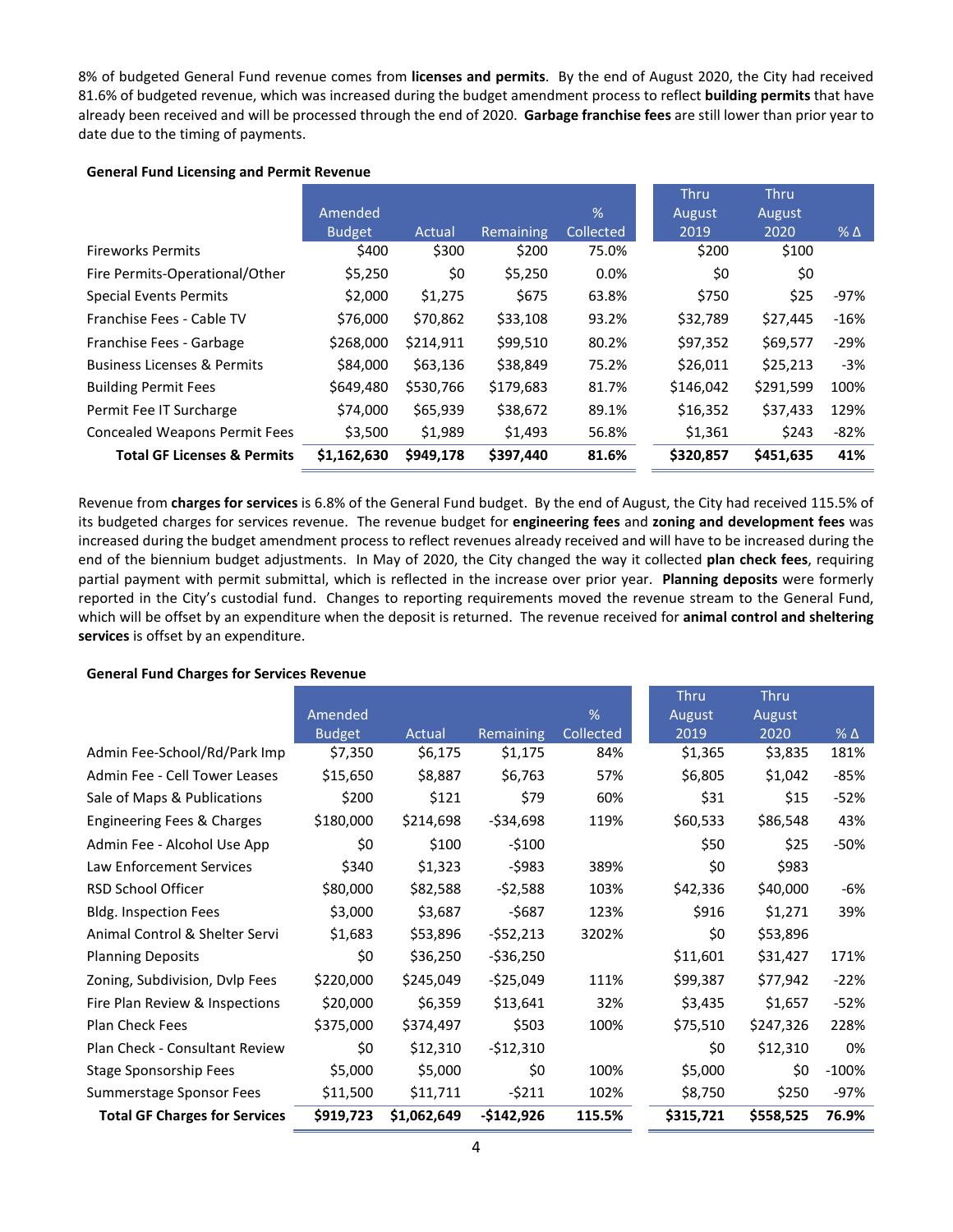## **General Fund Expenditures**

The City spent approximately 77% of its budgeted biennial General Fund expenditures as of the end of August 2020. Please note that December 2018 benefits were reported in January of 2019, so 2019 benefits are reported as \$33,776 higher that actual in the General Fund, and \$61,148 higher than actual in all funds combined.

See below for breakout by department and category. **Supplies, services and small tools and equipment** related to the COVID-19 have been broken out in the Expenditures by Department under "**Emergency Response". Salary and benefit** costs related to the outbreak remain embedded in individual departments for now. **Economic development** costs are higher than budgeted due to \$55,000 in Small Business Assistance Grants that were paid out in August.

| General Fund Dudget vs Actual     |     |                       |    |                   |            |                    |                                   |        |
|-----------------------------------|-----|-----------------------|----|-------------------|------------|--------------------|-----------------------------------|--------|
|                                   |     | 2019-2020             |    | 08/30/2020        | <b>BTD</b> | <b>Thru August</b> | <b>Thru August</b>                |        |
| <b>Revenues</b>                   |     | <b>Amended Budget</b> |    | <b>BTD Actual</b> | %          | 2019               | 2020                              | % Δ    |
| <b>Beginning Fund Balance</b>     |     | 2,132,480             | \$ | 2,132,480         | 100%       |                    |                                   |        |
| Taxes                             |     | 8,030,821             |    | 6,694,849         | 83%        | 2,462,810          | 2,548,904                         | 3%     |
| Licenses & Permits                |     | 1,162,630             |    | 949,178           | 82%        | 320,857            | 451,635                           | 41%    |
| Intergov. Revenues                |     | 403,669               |    | 295,083           | 73%        | 97,230             | 117,292                           | 21%    |
| Charges for Goods & Serv.         |     | 919,723               |    | 1,062,649         | 116%       | 315,721            | 558,525                           | 77%    |
| Fines & Penalties                 |     | 76,900                |    | 46,710            | 61%        | 25,618             | 9,471                             | $-63%$ |
| <b>Miscellaneous Revenues</b>     |     | 148,352               |    | 155,784           | 105%       | 77,083             | 53,094                            | $-31%$ |
| Other                             |     | 363,570               |    | 270,604           | 74%        | 90,750             | 94,163                            | 4%     |
| <b>Total Revenues</b>             | \$. | 11,105,665            | \$ | 9,474,858         | 85%        | \$3,390,069        | \$3,833,083                       | 13.1%  |
|                                   |     | 2019-2020             |    | 08/30/2020        | <b>BTD</b> | <b>Thru August</b> | <b>Thru August</b>                |        |
| <b>Expenditures by Dept.</b>      |     | <b>Amended Budget</b> |    | <b>BTD Actual</b> | %          | 2019               | 2020                              | % Δ    |
| Legislative                       | Ś   | 178,941               | \$ | 139,231           | 78%        | \$<br>56,233       | $\overline{\mathsf{S}}$<br>55,593 | $-1%$  |
| Executive                         |     | 188,575               |    | 152,359           | 81%        | 76,262             | 40,779                            | $-47%$ |
| <b>Community Events</b>           |     | 64,550                |    | 35,771            | 55%        | 4,452              | 26,480                            | 495%   |
| Finance Dept.                     |     | 647,720               |    | 519,622           | 80%        | 223,065            | 182,919                           | $-18%$ |
| Planning Dept.                    |     | 929,848               |    | 710,567           | 76%        | 304,788            | 256,724                           | $-16%$ |
| <b>Building Dept.</b>             |     | 740,345               |    | 510,063           | 69%        | 171,653            | 235,471                           | 37%    |
| Police Dept.                      |     | 5,275,903             |    | 4,125,944         | 78%        | 1,596,117          | 1,609,628                         | 1%     |
| Economic Development              |     | 25,000                |    | 66,483            | 266%       |                    | 55,000                            |        |
| Recycling Dept.                   |     | 45,202                |    | 42,998            | 95%        | 22,112             | 20,459                            | $-7%$  |
| Civil Service                     |     | 15,600                |    | 11,497            | 74%        | 5,826              | 3,936                             | $-32%$ |
| Parks Dept.                       |     | 686,197               |    | 501,056           | 73%        | 203,065            | 174,136                           | $-14%$ |
| <b>Cultural Commission</b>        |     | 83,900                |    | 43,835            | 52%        | 24,420             | 5,504                             | $-77%$ |
| <b>City Mitigation Projects</b>   |     | 12,000                |    | 7,593             | 63%        | 2,389              | 4,297                             | 80%    |
| <b>Engineering Dept.</b>          |     | 445,261               |    | 347,640           | 78%        | 121,110            | 140,702                           | 16%    |
| Fire                              |     | 45,250                |    | 12,752            | 28%        |                    |                                   |        |
| <b>Emergency Response</b>         |     | 40,000                |    | 71,336            | 178%       |                    | 71,336                            |        |
| Non-Departmental                  |     | 2,003,880             |    | 1,496,835         | 75%        | 532,810            | 567,116                           | 6%     |
| <b>Total Expenditures</b>         | Ŝ.  | 11,428,172            | \$ | 8,795,579         | 77%        | \$3,344,303        | \$3,450,080                       | 3%     |
|                                   |     |                       |    |                   |            |                    |                                   |        |
|                                   |     | 2019-2020             |    | 08/30/2020        | <b>BTD</b> | <b>Thru August</b> | <b>Thru August</b>                |        |
| <b>Expenditures by Category</b>   |     | <b>Budget</b>         |    | <b>BTD Actual</b> | %          | 2019               | 2020                              | % Δ    |
| <b>Salaries and Wages</b>         | Ś   | 4,740,914             | Ś  | 3,872,547         | 82%        | \$1,525,692        | \$1,610,311                       | 6%     |
| <b>Personnel Benefits</b>         |     | 1,885,632             |    | 1,481,541         | 79%        | 609,442            | 597,945                           | $-2%$  |
| <b>Supplies</b>                   |     | 279,530               |    | 189,445           | 68%        | 41,441             | 107,162                           | 159%   |
| <b>Services</b>                   |     | 3,561,213             |    | 2,522,823         | 71%        | 903,694            | 896,381                           | $-1%$  |
| <b>Transfers Out/Deposits</b>     |     | 939,883               |    | 708,222           | 75%        | 264,033            | 238,281                           | $-10%$ |
| Capital Outlays                   |     | 21,000                |    | 21,000            | 100%       | 0                  | 0                                 | 0%     |
| <b>Total Expenditures</b>         | \$  | 11,428,172            | \$ | 8,795,579         | 77%        | \$3,344,303        | \$3,450,080                       | 3%     |
| <b>Revenue minus Expenditures</b> | \$  | (322, 507)            | \$ | 679,279           |            | \$<br>45,767       | Ś<br>383,003                      |        |
| <b>Ending Fund Balance</b>        | \$  | 1,809,973             | \$ | 2,811,759         | 155%       |                    |                                   |        |

### **General Fund Budget vs Actual**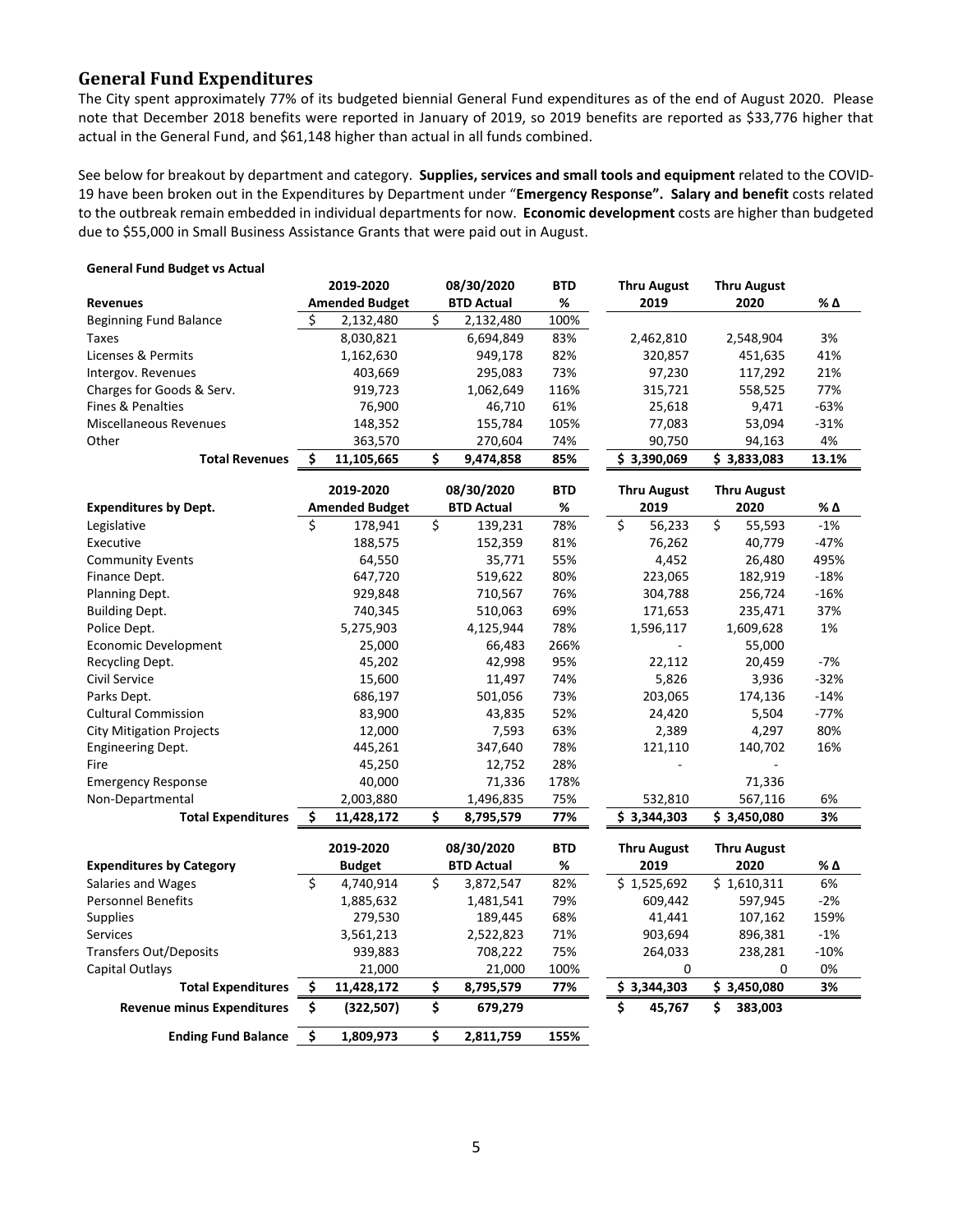# **Capital Funds**

Biennium to date, the City collected \$1,021,454 in **Real Estate Excise Tax (REET)** revenue by the end of August 2020, which is 92% of the \$1,111,500 budgeted for the biennium. \$86,097 in REET revenue was receipted in August 2020 from the sale of 26 homes in late June and July.



The City has not collected any **Street or Park Impact Fees** in 2020 due to credits given for developer constructed park and street improvements. The Street Impact Fee revenue budget was amended in June to reflect the effect of the credits. Biennium to date, 90% of the \$281,089 of budgeted Park Impact Fees and 50% of the \$585,912 budgeted Street Impact Fees have been collected.



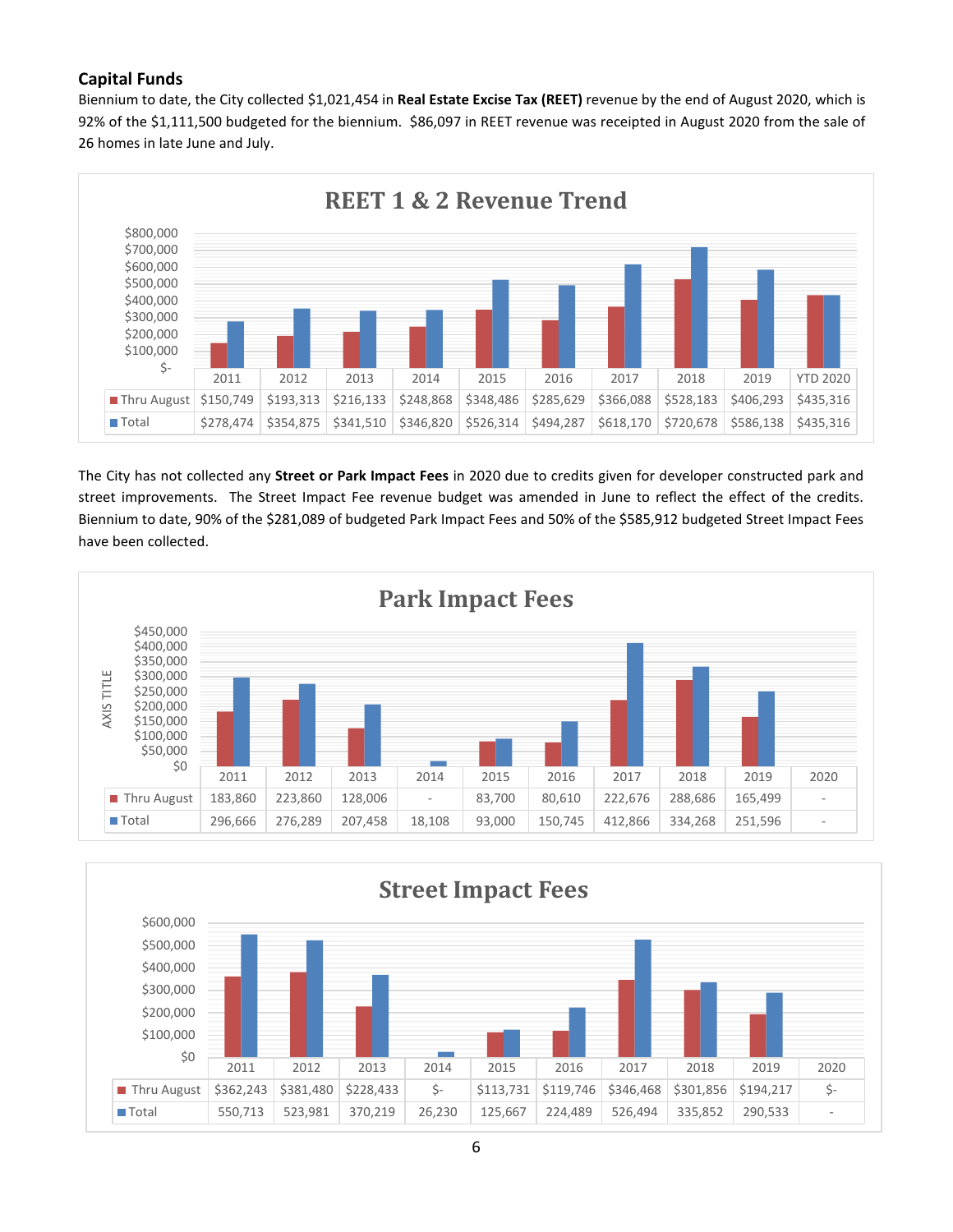## **Utility Funds**

**Revenue** from utility billing is reported on an accrual basis until the year end, when an adjusting entry is made to remove revenue that has been billed in December but will be received in January. In June of 2019, this entry was reversed, which understated 2019 revenues until year end when the error was caught and reconciled. This understates 2019 revenues by the following amounts: **Water Fund** - \$140,959, **Sewer Fund** - \$197,617, **Storm Drainage Fund** - \$61,015. In addition, **Water Fund revenues** thru July 2019, include hookup fees charged by Seattle Public Utilities (SPU). Those revenues are reported in a custodial fund in 2020, since the fees are not imposed by the City and are passed on to SPU.

- **Water Fund expenditures** through August 2019 are higher than expenditures through August of 2020 due to the timing of the water meter replacement project in 2019**.**
- **Sewer Fund expenditures** were higher through August in 2019 compared to expenditures through August of 2020 due to services performed to evaluate the City's wastewater system.

|                            | Amended<br><b>Budget</b> | Actual      | Remaining   | %<br>Collected | <b>Thru August</b><br>2019 | <b>Thru August</b><br>2020 | $%$ $\triangle$ |
|----------------------------|--------------------------|-------------|-------------|----------------|----------------------------|----------------------------|-----------------|
| <b>Water Fund</b>          |                          |             |             |                |                            |                            |                 |
| Revenue                    | \$4,257,804              | \$3,744,562 | \$513,242   | 87.9%          | \$1,455,359                | \$1,636,906                | 12%             |
| Expenditures               | \$4,235,157              | \$3,165,652 | \$1,069,505 | 74.7%          | \$1,438,512                | \$1,032,550                | $-28%$          |
| <b>Sewer Fund</b>          |                          |             |             |                |                            |                            |                 |
| Revenue                    | \$5,248,290              | \$4,546,660 | \$701,629   | 86.6%          | \$1,710,690                | \$1,980,356                | 16%             |
| Expenditures               | \$5.084.032              | \$3,680,353 | \$1,403,679 | 72.4%          | \$1,841,378                | \$1,211,854                | $-34%$          |
| <b>Storm Drainage Fund</b> |                          |             |             |                |                            |                            |                 |
| Revenue                    | \$1,612,298              | \$1,449,068 | \$163,231   | 89.9%          | \$545,338                  | \$635,517                  | 17%             |
| Expenditures               | \$1,552,879              | \$1.185.967 | \$366,912   | 76.4%          | \$488,003                  | \$435,648                  | $-11%$          |

## **Utility Fund Budget to Actual Revenues and Expenditures**

*\*See narrative above*

## **Utility Past Due**

On March 18, 2020, Governor Inslee called on all public utilities to suspend water shut offs and to waive late fees on utilities until the end of COVID-19 State of Emergency or 11:59 PM on July 28, 2020, whichever occurs first. The Governor's Office is working on guidance for utilities to develop COVID-19 customer support programs once the suspension is lifted.

Below is a table that shows effects of the suspension on past due utility accounts as of September 1, 2020 compared to September 1, 2019.

|      | 60 to 90 Days Past Due |                    |               |                     | 90 to 120 Days Past Due | Over 120 Days Past Due |              |               |  |
|------|------------------------|--------------------|---------------|---------------------|-------------------------|------------------------|--------------|---------------|--|
|      |                        | Total Amount       | # of Accounts | <b>Total Amount</b> | # of Accounts           |                        | Total Amount | # of Accounts |  |
| 2019 |                        | $5 \quad 1.342.15$ | 27            | 528.74              | 12                      |                        | \$1.218.60   |               |  |
| 2020 |                        | \$3,559.35         | 66            | 5.445.83            | 43                      |                        | \$9.781.51   | 26            |  |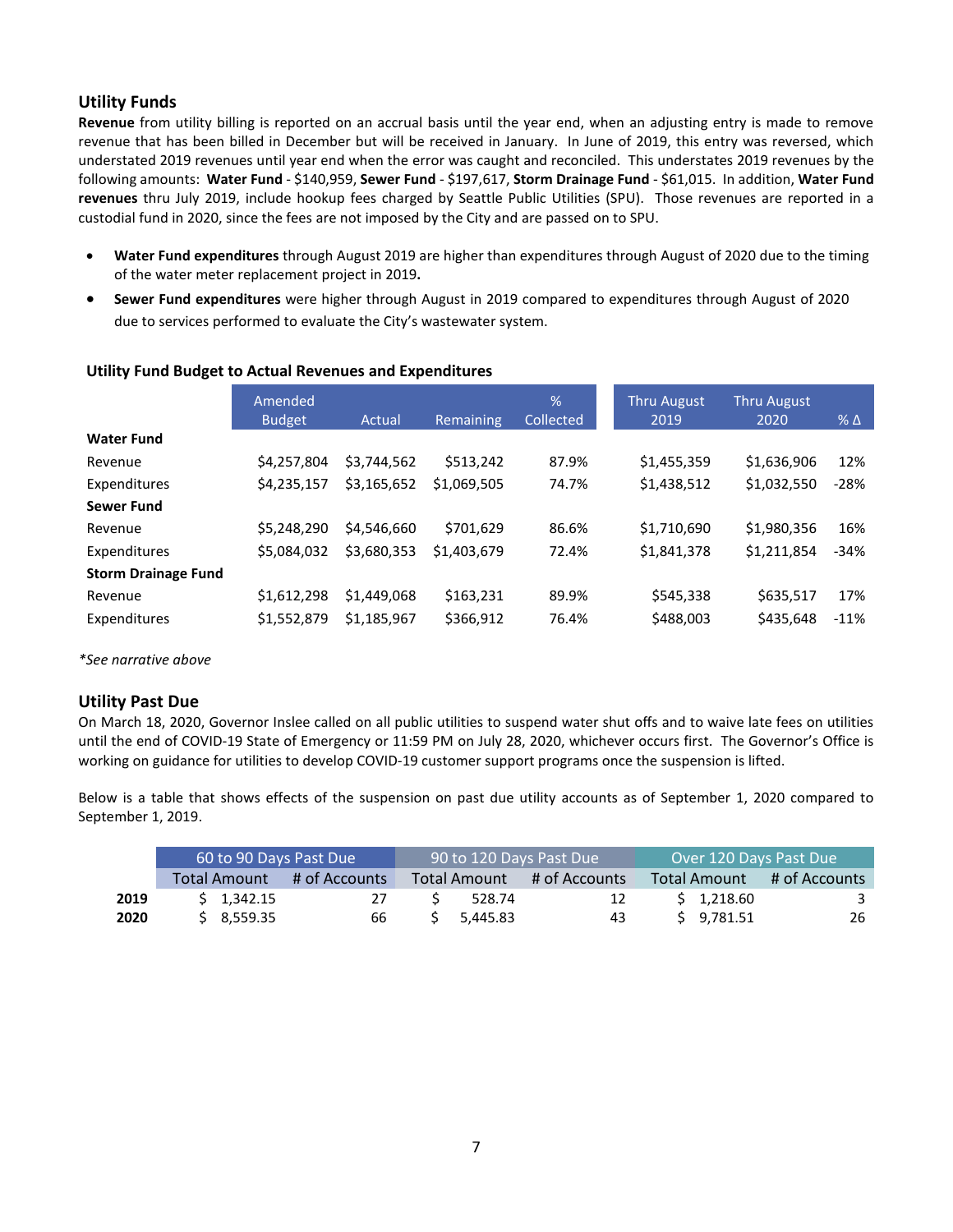## **Ending Fund Balance**

At the end of August 2020, the City had an ending fund balance of \$22,387,555 for all funds, which is \$5,905,332 more than the beginning biennial fund balance, as shown in the table below, and \$4,347,661 higher than the amended budget ending fund balance. Budget to actual expenditures and revenues for each fund can be found on the following two pages.

# **CITY OF DUVALL 2019-2020 REVENUE AND EXPENDITURE SUMMARY**

|             | Biennium to Date as of August 31, 2020 |                     |                                  |                     |                     |                   |                             |  |  |  |  |
|-------------|----------------------------------------|---------------------|----------------------------------|---------------------|---------------------|-------------------|-----------------------------|--|--|--|--|
|             |                                        | <b>Beginning</b>    |                                  |                     | <b>Ending</b>       |                   |                             |  |  |  |  |
| <b>Fund</b> | <b>Description</b>                     | <b>Fund Balance</b> | <b>Revenues</b>                  | <b>Expenditures</b> | <b>Fund Balance</b> | <b>Net Change</b> |                             |  |  |  |  |
| 001         | <b>General Fund</b>                    | \$<br>2,132,480     | $\ddot{\mathsf{s}}$<br>9,474,858 | \$<br>8,795,579 \$  | 2,811,759 \$        | 679,279           | General<br>881,378          |  |  |  |  |
| 002         | <b>Contingency Fund</b>                | 231,954             | 202,099                          |                     | 434,052             | 202,099           | Fund                        |  |  |  |  |
| 101         | <b>Street Fund</b>                     | 177,846             | 1,349,402                        | 1,440,596           | 86,652              | (91, 193)         |                             |  |  |  |  |
| 102         | <b>Transportation Benefit District</b> |                     | 64,881                           |                     | 64,881              | 64,881            | Special<br>7,532<br>Revenue |  |  |  |  |
| 106         | <b>Big Rock Ball Park Maintenance</b>  | 35,150              | 215,500                          | 182,799             | 67,850              | 32,700            | <b>Funds</b>                |  |  |  |  |
| 107         | <b>Sensitive Areas Mitigation Fund</b> | 39,407              | 1,144                            |                     | 40,552              | 1,144             |                             |  |  |  |  |
| 206         | 2016 LTGO - Main St Debt Svc           | 19,866              | 707,178                          | 533,721             | 193,323             | 173,457           | 173,457 Debt Svc Fd         |  |  |  |  |
| 304         | <b>Real Estate Excise Tax Fund 1</b>   | 990,664             | 544,075                          | 123,951             | 1,410,789           | 420,124           |                             |  |  |  |  |
| 305         | <b>Real Estate Excise Tax Fund 2</b>   | 810,389             | 538,669                          | 132,697             | 1,216,361           | 405,972           | Capital                     |  |  |  |  |
| 306         | <b>Main Street Improvement</b>         | 1,188,870           | 33,730                           | 62,185              | 1,160,414           | (28, 455)         | Project<br>1,773,722        |  |  |  |  |
| 307         | <b>Street CIP Fund</b>                 | 589,810             | 711,785                          | 171,714             | 1,129,881           | 540,071           | Funds                       |  |  |  |  |
| 308         | <b>Parks CIP Fund</b>                  | 690,840             | 593,684                          | 157,674             | 1,126,850           | 436,010           |                             |  |  |  |  |
| 401         | <b>Water Fund</b>                      | 3,314,348           | 3,744,562                        | 3,165,652           | 3,893,258           | 578,910           |                             |  |  |  |  |
| 402         | <b>Sewer Fund</b>                      | 2,462,035           | 4,546,660                        | 3,680,353           | 3,328,342           | 866,307           |                             |  |  |  |  |
| 404         | <b>Storm Drainage Fund</b>             | 775,113             | 1,449,068                        | 1,185,967           | 1,038,213           | 263,101           |                             |  |  |  |  |
| 407         | <b>Water CIP Fund</b>                  | 1,315,436           | 1,029,751                        | 668,713             | 1,676,474           | 361,038           | Proprietary<br>3,142,732    |  |  |  |  |
| 408         | <b>Sewer CIP Fund</b>                  | 502,693             | 1,304,112                        | 520,014             | 1,286,791           | 784,098           | <b>Funds</b>                |  |  |  |  |
| 409         | <b>Storm Drainage CIP Fund</b>         | 113,978             | 285,304                          | 3,235               | 396,046             | 282,068           |                             |  |  |  |  |
| 410         | <b>Bond Redemption Fund</b>            | 19,940              | 905                              |                     | 20,844              | 905               |                             |  |  |  |  |
| 411         | <b>Bond Reserve Fund</b>               | 267,873             | 6,706                            | 400                 | 274,180             | 6,306             |                             |  |  |  |  |
| 501         | <b>Equipment Fund</b>                  | 464,099             | 478,914                          | 556,756             | 386,257             | (77, 842)         | Internal                    |  |  |  |  |
| 502         | <b>IT Fund</b>                         | 190,939             | 429,827                          | 418,888             | 201,878             | 10,939            | (73, 489)<br>Service        |  |  |  |  |
| 503         | <b>Building Maintenance Fund</b>       | 148,495             | 231,585                          | 238,172             | 141,908             | (6, 587)          | <b>Funds</b>                |  |  |  |  |
|             | <b>TOTAL</b>                           | 16,482,223          | 27,944,400                       | 22,039,068          | 22,387,555<br>S.    | \$.<br>5,905,332  |                             |  |  |  |  |
|             |                                        |                     |                                  |                     |                     |                   |                             |  |  |  |  |

 $\frac{1}{2}$  44,426,623 =  $\frac{1}{2}$  44,426,623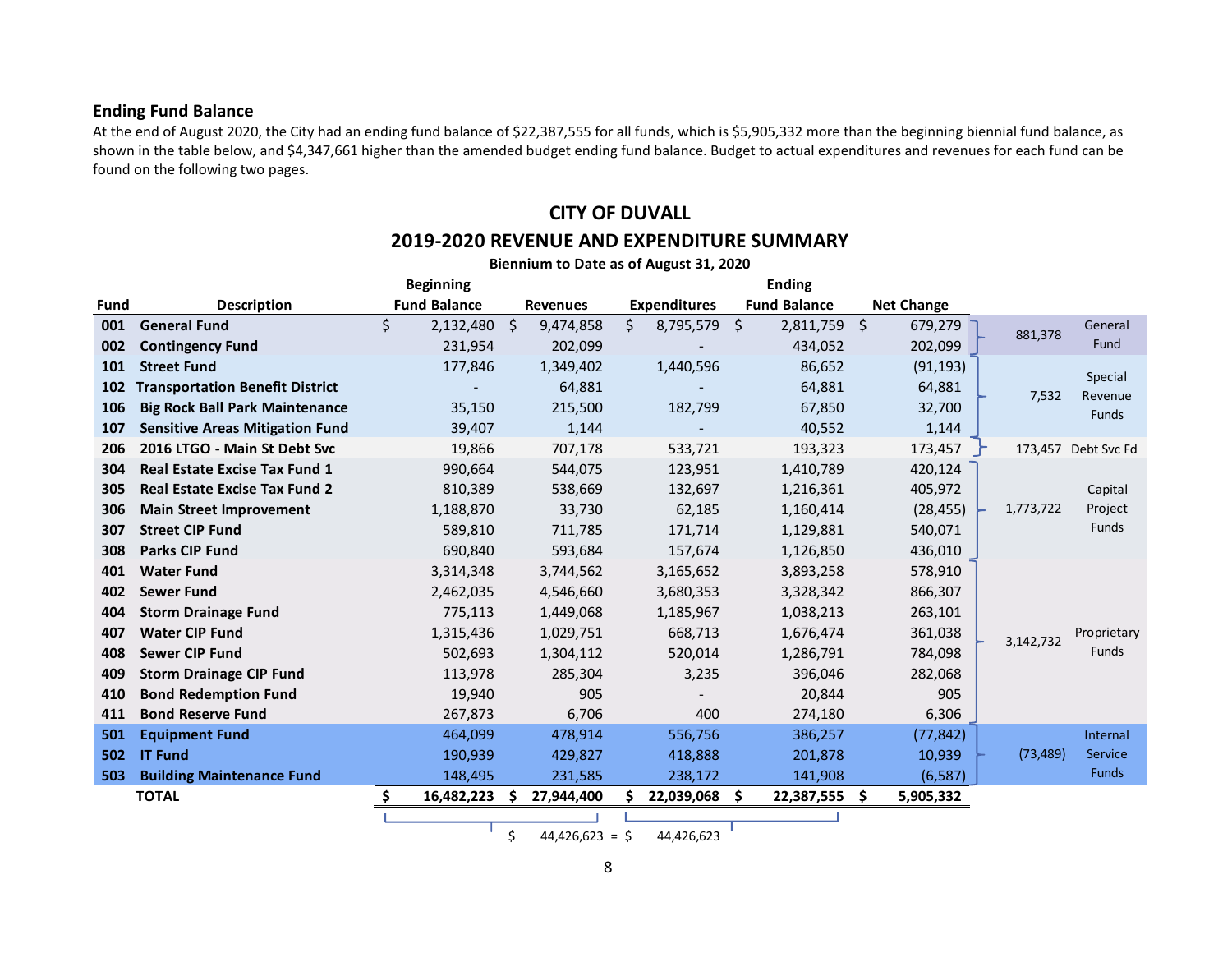#### **Revenues**

Revenues collected through August 2020 vary to revenues collect through August 2019 as follows: In the **Street Fund,** revenues are higher in 2020 from a Transportation Improvement Board grant reimbursement for the City's LED Streetlight Conversion Project. The **Big Rock Ball Park Maintenance Fund** has received less revenue in 2020 due to COVID-19 related field closures. August 2020 to date revenue in the **Street and Park CIP** funds is less than 2019 due to impact fees and grant revenue received in 2019 for capital projects. The **Water, Sewer and Storm Drainage CIP** funds received more General Facilities Charge revenue year to date August 2020 as the City processes the permits it has on hand. 2020 revenue is higher in the **Building Maintenance Fund** from a King County 4 Culture grant for the Dougherty House roof replacement project.

|      | Biennium to date as of August 31, 2020 |               |                   |   |                   |                  |                    |                    |        |  |  |  |
|------|----------------------------------------|---------------|-------------------|---|-------------------|------------------|--------------------|--------------------|--------|--|--|--|
|      |                                        | Amended       |                   |   | <b>BTD</b>        | BTD <sub>%</sub> | <b>Thru August</b> | <b>Thru August</b> |        |  |  |  |
| Fund | <b>Description</b>                     | <b>Budget</b> | <b>BTD Actual</b> |   | <b>Difference</b> | <b>Collected</b> | 2019               | 2020               | % Δ    |  |  |  |
| 001  | <b>General Fund</b>                    | \$11,105,665  | \$<br>9,474,858   | Ŝ | 1,630,807         | 85%              | Ś.<br>3,390,069    | \$.<br>3,833,083   | 13%    |  |  |  |
| 002  | <b>Contingency Fund</b>                | 265,360       | 202,099           |   | 63,261            | 76%              | 67,924             | 67,700             | 0%     |  |  |  |
| 101  | <b>Street Fund</b>                     | 1,699,210     | 1,349,402         |   | 349,808           | 79%              | 344,350            | 490,637            | 42%    |  |  |  |
| 102  | <b>Transportation Benefit District</b> |               | 64,881            |   |                   |                  |                    | 64,881             |        |  |  |  |
| 106  | <b>Big Rock Ball Park Maintenance</b>  | 337,974       | 215,500           |   | 122,474           | 64%              | 119,207            | 45,002             | -62%   |  |  |  |
| 107  | <b>Sensitive Areas Mitigation Fund</b> | 1,171         | 1,144             |   | 27                | 98%              | 527                | 361                | $-31%$ |  |  |  |
| 206  | 2016 LTGO - Main St Debt Svc           | 960,334       | 707,178           |   | 253,156           | 74%              | 235,241            | 235,241            | 0%     |  |  |  |
| 304  | <b>Real Estate Excise Tax Fund 1</b>   | 588,910       | 544,075           |   | 44,835            | 92%              | 217,378            | 229,106            | 5%     |  |  |  |
| 305  | <b>Real Estate Excise Tax Fund 2</b>   | 583,370       | 538,669           |   | 44,701            | 92%              | 214,913            | 227,384            | 6%     |  |  |  |
| 306  | <b>Main Street Improvement</b>         | 35,227        | 33,730            |   | 1,497             | 96%              | 15,784             | 10,388             | $-34%$ |  |  |  |
| 307  | <b>Street CIP Fund</b>                 | 1,006,242     | 711,785           |   | 294,457           | 71%              | 576,992            | 21,622             | $-96%$ |  |  |  |
| 308  | Parks CIP Fund                         | 633,995       | 593,684           |   | 40,311            | 94%              | 344,937            | 113,393            | $-67%$ |  |  |  |
| 401  | <b>Water Fund</b>                      | 4,257,804     | 3,744,562         |   | 513,242           | 88%              | 1,455,359          | 1,636,906          | 12%    |  |  |  |
| 402  | <b>Sewer Fund</b>                      | 5,248,290     | 4,546,660         |   | 701,629           | 87%              | 1,710,690          | 1,980,356          | 16%    |  |  |  |
| 404  | <b>Storm Drainage Fund</b>             | 1,612,298     | 1,449,068         |   | 163,231           | 90%              | 545,338            | 635,517            | 17%    |  |  |  |
| 407  | <b>Water CIP Fund</b>                  | 1,313,612     | 1,029,751         |   | 283,862           | 78%              | 307,763            | 553,114            | 80%    |  |  |  |
| 408  | Sewer CIP Fund                         | 1,547,129     | 1,304,112         |   | 243,017           | 84%              | 329,287            | 715,861            | 117%   |  |  |  |
| 409  | <b>Storm Drainage CIP Fund</b>         | 349,838       | 285,304           |   | 64,534            | 82%              | 115,403            | 84,887             | $-26%$ |  |  |  |
| 410  | <b>Bond Redemption Fund</b>            | 907           | 905               |   | 2                 | 100%             | 470                | 106                | $-78%$ |  |  |  |
| 411  | <b>Bond Reserve Fund</b>               | 6,706         | 6,706             |   |                   | 100%             | 3,579              | 1,388              | $-61%$ |  |  |  |
| 501  | <b>Equipment Fund</b>                  | 571,111       | 478,914           |   | 92,197            | 84%              | 113,767            | 96,118             | $-16%$ |  |  |  |
| 502  | <b>IT Fund</b>                         | 571,285       | 429,827           |   | 141,458           | 75%              | 144,045            | 143,149            | $-1%$  |  |  |  |
| 503  | <b>Building Maintenance Fund</b>       | 298,246       | 231,585           |   | 66,661            | 78%              | 68,564             | 95,460             | 39%    |  |  |  |
|      | TOTAL \$                               | 32,994,685    | \$<br>27,944,400  | Ŝ | 5,115,166         | 84%              | \$10,321,587       | \$11,281,659       | 9%     |  |  |  |

# **CITY OF DUVALL 2019-2020 BUDGET vs ACTUAL - REVENUES**